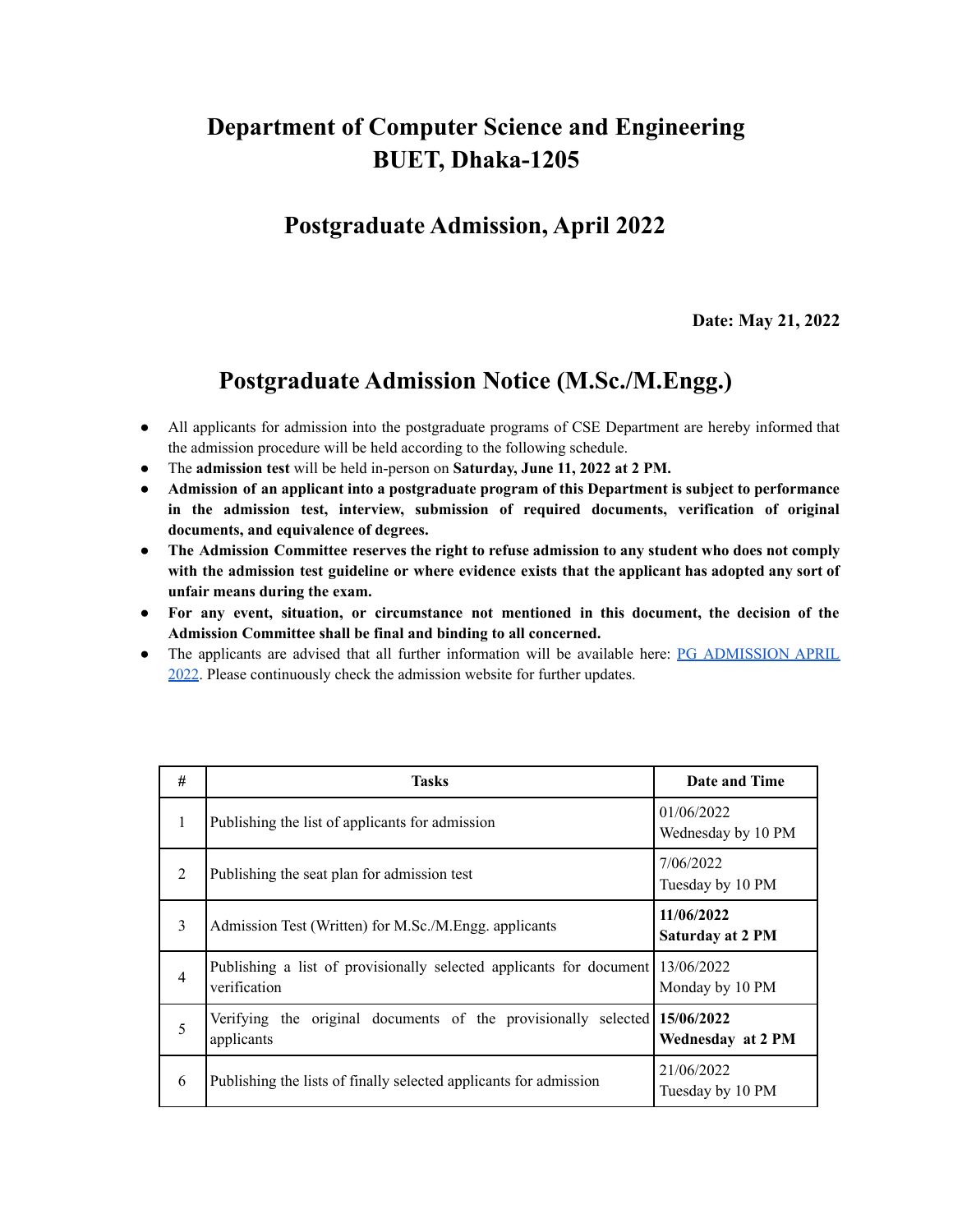| ⇁ | <b>Registration starts</b> | 23/06/2022<br>Thursday |
|---|----------------------------|------------------------|
| 8 | Orientation                | 27/06/2022<br>Monday   |
| 9 | Class start                | 02/07/2022<br>Saturday |

The admission test will include the following topics:

- 1. Structured Programming Language
- 2. Discrete & Concrete Mathematics
- 3. Object Oriented Programming Language
- 4. Data Structures
- 5. Digital Logic Design
- 6. Algorithms
- 7. Compiler and Automata Theory
- 8. Database
- 9. Computer Network & Security
- 10. Software Engineering and Information System Design
- 11. Microprocessors and Microcontrollers
- 12. Computer Architecture
- 13. Operating Systems
- 14. Artificial Intelligence and Machine Learning
- 15. Computer Graphics

## **Document Verification Guideline:**

All provisionally selected applicants must present the following documents for verification on **Wednesday, June 15,** 2022 at 2 pm in the Department. Failing to conform to these requirements mentioned will result in cancellation of *the candidature.*

- Attested Photocopies of the missing documents, which the applicants could not attach during the application submission
- Original documents of
- 1. **Certificates:** SSC, HSC and B.Sc.
- 2. **Transcripts/ mark-sheets:** SSC, HSC and B.Sc.
	- i. If the transcript/mark-sheets does not show *CGPA obtained*, *CGPA scale, minimum credit hour requirement* and *total credit hour completed*, OR *total marks in the exam*, *total marks obtained* and *percentage of marks obtained*, a separate certificate from the controller of examinations mentioning this information must be provided.
- 3. **Testimonial** from the last attended institute issued by the Director of Student Welfare or University Proctor or Registrar or similar *central authority*, who records all the information related to students' activities. Note that the testimonial from the Head of the Department, Supervisor, Provost, or similar authority who are not central authority of the University for keeping all information related to students' activities will **NOT** be